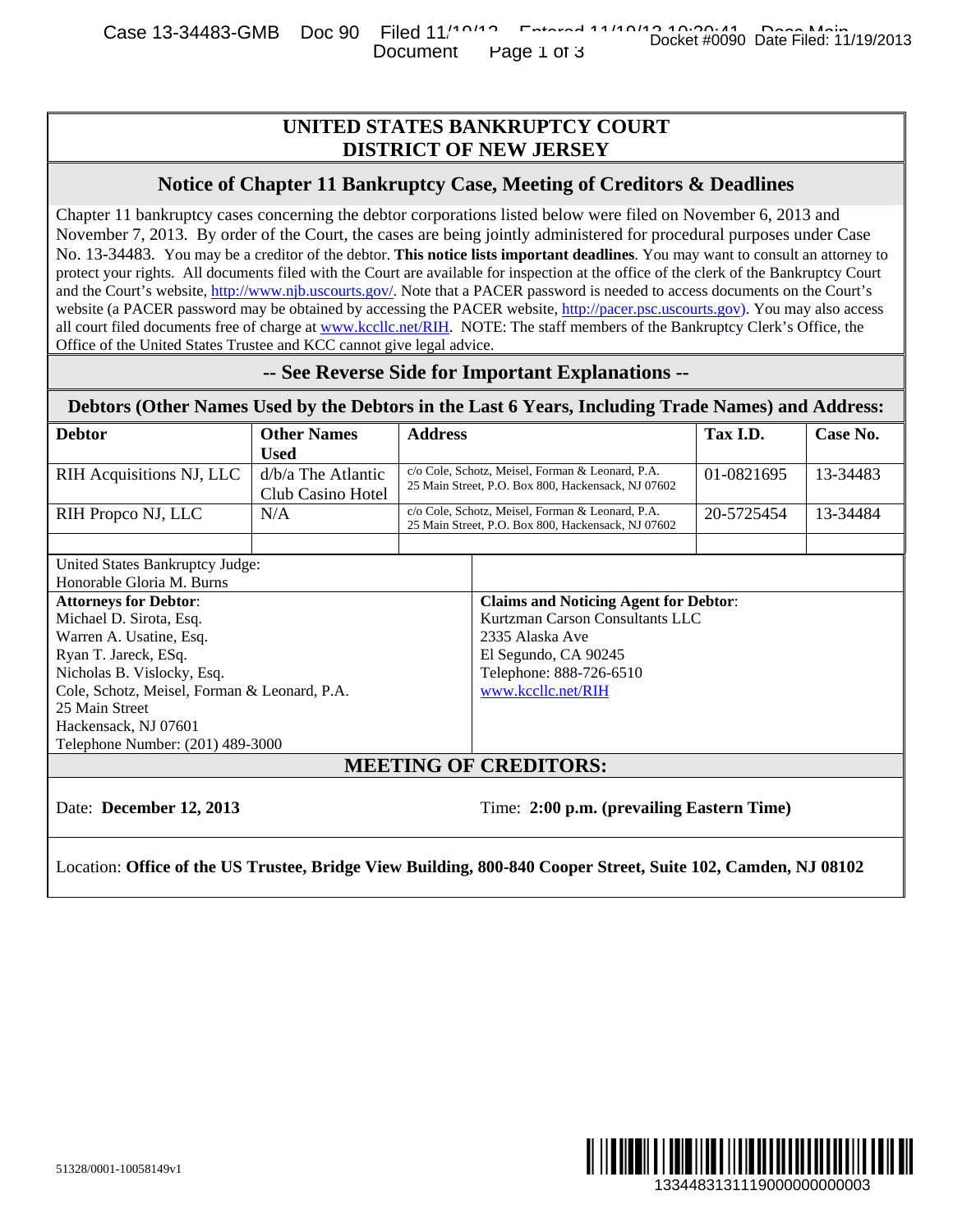### Case 13-34483-GMB Doc 90 Filed 11/19/13 Entered 11/19/13 10:30:41 Desc Main Document

Proof of Claims must be *received* by the debtors' claim agent by the following deadlines: For all creditors (except a governmental unit): **March 12, 2014** For a government unit: 180 days from date of order for relief. 11 U.S.C. § 502(b)(9)

### **Address for Filing Proofs of Claim:**

RIH Acquisitions NJ, LLC Claims Processing Center c/o Kurtzman Carson Consultants LLC 2335 Alaska Ave El Segundo, CA 90245 Telephone: 888-726-6510 www.kccllc.net/RIH

**Foreign Creditors.** A creditor to whom this notice is sent at a foreign address should read the information under "Claims" on the reverse side.

## **Creditors May Not Take Certain Actions:**

In most instances, the filing of the bankruptcy case automatically stays certain collection and other actions against the debtors and the debtors' property. Under certain circumstances, the stay may be limited to 30 days or not exist at all, although the debtors can request the court to extend or impose a stay. If you attempt to collect a debt or take other action in violation of the Bankruptcy Code, you may be penalized. Consult a lawyer to determine your rights in this case.

| <b>Address of the Bankruptcy Clerk's Office:</b>              | <b>For the Court:</b>          |
|---------------------------------------------------------------|--------------------------------|
| Mitchell H. Cohen U.S. Courhouse                              | Clerk of the Bankruptcy Court: |
| 400 Cooper Street, 4 <sup>th</sup> Floor                      | James J. Waldron               |
| Camden, NJ 08101                                              |                                |
|                                                               |                                |
| Business Hours: $8:30 AM - 4:00 PM$ , Monday – Friday (except | Date: November 18, 2013        |
| holidays)                                                     |                                |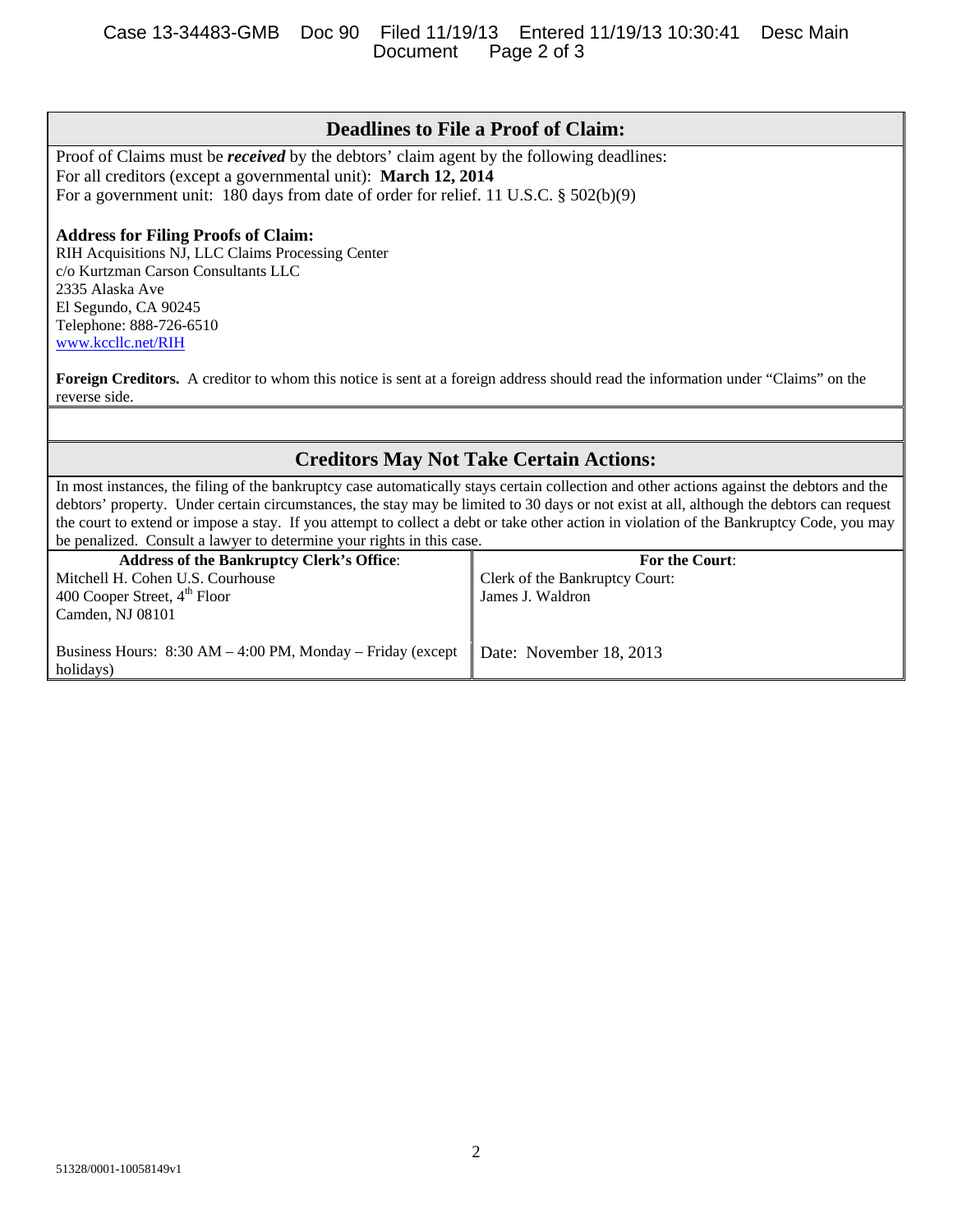### Case 13-34483-GMB Doc 90 Filed 11/19/13 Entered 11/19/13 10:30:41 Desc Main Document Page 3 of 3

| Filing of<br>Chapter 11<br>Bankruptcy | A bankruptcy case under chapter 11 of the Bankruptcy Code (title 11, United States Code) has been<br>filed in this Court by the debtor named above, and an order for relief has been entered. Chapter 11<br>allows a debtor to reorganize or liquidate pursuant to a plan. A plan is not effective unless confirmed |
|---------------------------------------|---------------------------------------------------------------------------------------------------------------------------------------------------------------------------------------------------------------------------------------------------------------------------------------------------------------------|
| Case                                  |                                                                                                                                                                                                                                                                                                                     |
|                                       | by the court. You may be sent a copy of the plan and disclosure statement telling you about the plan,                                                                                                                                                                                                               |
|                                       | and you might have an opportunity to vote on the plan. You will be sent a notice of the date of the                                                                                                                                                                                                                 |
|                                       | confirmation hearing, and you may object to confirmation of the plan and attend the confirmation                                                                                                                                                                                                                    |
|                                       | hearing. Unless a trustee is serving, the debtors will remain in possession of the debtors' property and                                                                                                                                                                                                            |
|                                       | may continue to operate their business.                                                                                                                                                                                                                                                                             |
| <b>Legal Advice</b>                   | The staff of the bankruptcy clerk's office cannot give legal advice. Consult a lawyer to determine your<br>rights in this case.                                                                                                                                                                                     |
| Creditors                             | Prohibited collection actions are listed in Bankruptcy Code § 362. Common examples of prohibited                                                                                                                                                                                                                    |
|                                       | actions include contacting the debtors by telephone, mail, or otherwise to demand repayment; taking                                                                                                                                                                                                                 |
| Generally May                         | actions to collect money or obtain property from the debtors; repossessing the debtors' property; and                                                                                                                                                                                                               |
| Not Take                              | starting or continuing lawsuits or foreclosures. Under certain circumstances, the stay may be limited to                                                                                                                                                                                                            |
| <b>Certain Actions</b>                | 30 days or not exist at all, although the debtors can request the court to extend or impose a stay                                                                                                                                                                                                                  |
|                                       | A meeting of creditors is scheduled for the date, time, and location listed above. The debtors'                                                                                                                                                                                                                     |
|                                       | representative must be present at the meeting to be questioned under oath by the trustee and by                                                                                                                                                                                                                     |
| Meeting of                            | creditors. Creditors are welcome to attend, but are not required to do so. The meeting may be                                                                                                                                                                                                                       |
| Creditors                             | continued and concluded at a later date without further notice. The court, after notice and a hearing,                                                                                                                                                                                                              |
|                                       | may order that the United States trustee not convene the meeting if the debtor has filed a plan for                                                                                                                                                                                                                 |
|                                       | which the debtor solicited acceptances before filing the case.                                                                                                                                                                                                                                                      |
| Claims                                | Schedules of liabilities will be filed pursuant to Bankruptcy Rule 1007. If your claim is scheduled and                                                                                                                                                                                                             |
|                                       | is not listed as disputed, contingent, or unliquidated, it will be allowed in the amount scheduled unless                                                                                                                                                                                                           |
|                                       | you file a Proof of Claim or you are sent further notice about the claim. Whether or not your claim is                                                                                                                                                                                                              |
|                                       | scheduled, you are permitted to file a Proof of Claim. If your claim is not listed at all, or if your claim                                                                                                                                                                                                         |
|                                       | is listed as disputed, contingent, or unliquidated, then you must file a Proof of Claim by the "Deadline                                                                                                                                                                                                            |
|                                       | to File Proof of Claim" listed on the front side.                                                                                                                                                                                                                                                                   |
|                                       |                                                                                                                                                                                                                                                                                                                     |
| Discharge of                          | Confirmation of a chapter 11 plan may result in a discharge of debts, which may include all or part of                                                                                                                                                                                                              |
| Debts                                 | your debt. See Bankruptcy Code § 1141(d). A discharge means that you may never try to collect the                                                                                                                                                                                                                   |
|                                       | debt from the debtor, except as provided in the plan. If you believe that a debt owed to you is not                                                                                                                                                                                                                 |
|                                       | dischargeable under Bankruptcy Code § 1141(d)(6)(A), you must start a lawsuit by filing a complaint                                                                                                                                                                                                                 |
|                                       | in the bankruptcy clerk's office by the "Deadline to File a Complaint to Determine Dischargeability of                                                                                                                                                                                                              |
|                                       | Certain Debts" listed on the front side. The bankruptcy clerk's office must receive the compliant and                                                                                                                                                                                                               |
|                                       | any required filing fee by that Deadline. Writing a letter to the court or the judge is not a                                                                                                                                                                                                                       |
|                                       | substitute for the filing of an adversary complaint.                                                                                                                                                                                                                                                                |
| Bankruptcy                            | Any paper that you file in these bankruptcy cases should be filed at the bankruptcy clerk's office at the                                                                                                                                                                                                           |
| Clerk's Office                        | address listed on the front side. You may inspect all papers filed, including the list of the debtors'                                                                                                                                                                                                              |
|                                       | property and debts and the list of property claimed as exempt, at the bankruptcy clerk's office.                                                                                                                                                                                                                    |
|                                       |                                                                                                                                                                                                                                                                                                                     |
| Foreign                               | Consult a lawyer familiar with United States bankruptcy law if you have any questions regarding your                                                                                                                                                                                                                |
| Creditors                             | rights in this case.                                                                                                                                                                                                                                                                                                |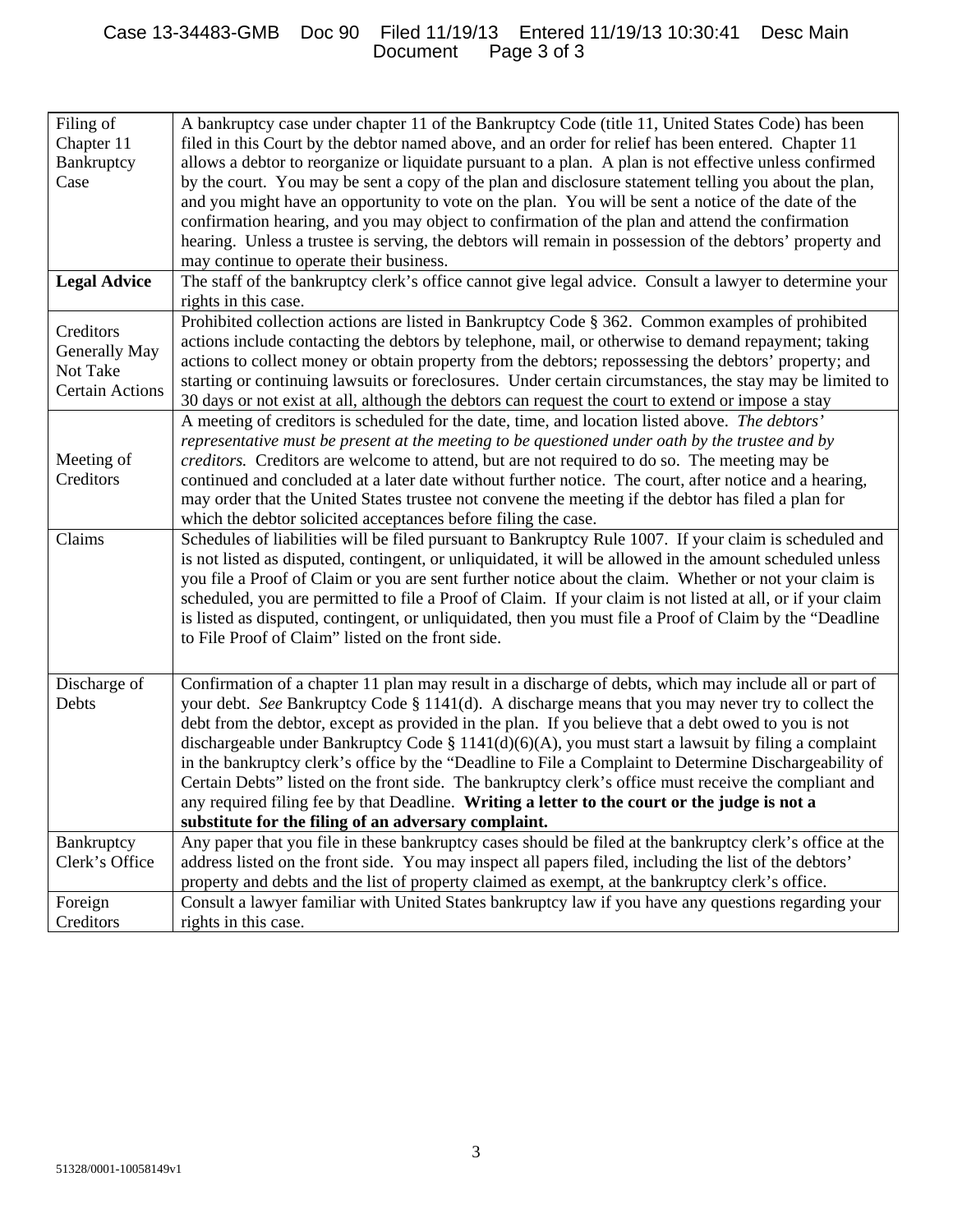B 10 Modified (Official Form 10) (04/13)

Case 13-34483-GMB Doc 90-1 Filed 11/19/13 Entered 11/19/13 10:30:41 Desc Proof of Claim Form Page 1 of 2

| B 10 Modified (Official Form 10) (04/13)<br>FIGUI OI CIAINTEUNTE FAGE 1 OF Z                                                                                                                                                                                                                                        |                                                                                                  |                                                                                                                                                          |                                                                      |  |  |
|---------------------------------------------------------------------------------------------------------------------------------------------------------------------------------------------------------------------------------------------------------------------------------------------------------------------|--------------------------------------------------------------------------------------------------|----------------------------------------------------------------------------------------------------------------------------------------------------------|----------------------------------------------------------------------|--|--|
|                                                                                                                                                                                                                                                                                                                     | <b>UNITED STATES BANKRUPTCY COURT DISTRICT OF NEW JERSEY</b>                                     |                                                                                                                                                          | <b>PROOF OF CLAIM</b>                                                |  |  |
| Indicate Debtor against which you assert a claim by checking the appropriate box below. (Check only one Debtor per claim form.)                                                                                                                                                                                     |                                                                                                  |                                                                                                                                                          |                                                                      |  |  |
| □ RIH Acquisitions, NJ, LLC (Case No. 13-34483)<br>$\Box$ RIH Propco NJ, LLC (Case No. 13-34484)<br>NOTE: Do not use this form to make a claim for an administrative expense that arises after the bankruptcy filing. You may file a request for payment of an administrative                                       |                                                                                                  |                                                                                                                                                          |                                                                      |  |  |
|                                                                                                                                                                                                                                                                                                                     |                                                                                                  | expense according to 11 U.S.C. $\S$ 503.                                                                                                                 |                                                                      |  |  |
|                                                                                                                                                                                                                                                                                                                     | Name of Creditor (the person or other entity to whom the debtor owes money or property):         |                                                                                                                                                          | $\Box$ Check this box if this claim                                  |  |  |
|                                                                                                                                                                                                                                                                                                                     |                                                                                                  |                                                                                                                                                          | amends a previously filed                                            |  |  |
| Name and address where notices should be sent:                                                                                                                                                                                                                                                                      | claim.                                                                                           |                                                                                                                                                          |                                                                      |  |  |
|                                                                                                                                                                                                                                                                                                                     | <b>Court Claim</b><br>Number:                                                                    |                                                                                                                                                          |                                                                      |  |  |
|                                                                                                                                                                                                                                                                                                                     |                                                                                                  |                                                                                                                                                          | (If known)                                                           |  |  |
|                                                                                                                                                                                                                                                                                                                     |                                                                                                  |                                                                                                                                                          | Filed on:                                                            |  |  |
|                                                                                                                                                                                                                                                                                                                     |                                                                                                  |                                                                                                                                                          | $\Box$ Check this box if you are aware                               |  |  |
| Telephone number:                                                                                                                                                                                                                                                                                                   | email:                                                                                           |                                                                                                                                                          | that anyone else has filed a proof                                   |  |  |
| Name and address where payment should be sent (if different from above):                                                                                                                                                                                                                                            |                                                                                                  |                                                                                                                                                          | of claim relating to this claim.                                     |  |  |
|                                                                                                                                                                                                                                                                                                                     |                                                                                                  |                                                                                                                                                          | Attach copy of statement giving<br>particulars.                      |  |  |
|                                                                                                                                                                                                                                                                                                                     |                                                                                                  |                                                                                                                                                          |                                                                      |  |  |
| Telephone number:                                                                                                                                                                                                                                                                                                   | email:                                                                                           |                                                                                                                                                          | 5. Amount of Claim Entitled to<br>Priority under 11 U.S.C.           |  |  |
| 1. Amount of Claim as of Date Case Filed: \$                                                                                                                                                                                                                                                                        |                                                                                                  |                                                                                                                                                          | §507(a). If any part of the claim<br>falls into one of the following |  |  |
| If all or part of the claim is secured, complete item 4.                                                                                                                                                                                                                                                            |                                                                                                  |                                                                                                                                                          | categories, check the box                                            |  |  |
| If all or part of the claim is entitled to priority, complete item 5.                                                                                                                                                                                                                                               |                                                                                                  |                                                                                                                                                          | specifying the priority and state<br>the amount.                     |  |  |
| interest or charges.                                                                                                                                                                                                                                                                                                |                                                                                                  | $\Box$ Check this box if the claim includes interest or other charges in addition to the principal amount of the claim. Attach a statement that itemizes |                                                                      |  |  |
| 2. Basis for Claim:                                                                                                                                                                                                                                                                                                 |                                                                                                  |                                                                                                                                                          | $\Box$ Domestic support obligations<br>under 11 U.S.C.               |  |  |
| (See instruction #2)                                                                                                                                                                                                                                                                                                |                                                                                                  |                                                                                                                                                          | $\S507(a)(1)(A)$ or $(a)(1)(B)$ .                                    |  |  |
| 3. Last four digits of any number by                                                                                                                                                                                                                                                                                | 3a. Debtor may have scheduled account as:                                                        | 3b. Uniform Claim Identifier (optional):                                                                                                                 | $\Box$ Wages, salaries, or                                           |  |  |
| which creditor identifies debtor:                                                                                                                                                                                                                                                                                   |                                                                                                  |                                                                                                                                                          | commissions (up to $$12,475^*$ )<br>earned within 180 days before    |  |  |
|                                                                                                                                                                                                                                                                                                                     | (See instruction #3a)                                                                            | (See instruction #3b)                                                                                                                                    | the case was filed or the                                            |  |  |
| 4. Secured Claim (See instruction #4)                                                                                                                                                                                                                                                                               | debtor's business ceased.<br>whichever is earlier $-11$                                          |                                                                                                                                                          |                                                                      |  |  |
| Check the appropriate box if the claim is secured by a lien on property or a right of setoff, attach required redacted documents, and provide the                                                                                                                                                                   | U.S.C. $§507$ (a)(4).                                                                            |                                                                                                                                                          |                                                                      |  |  |
| requested information.                                                                                                                                                                                                                                                                                              | $\Box$ Contributions to an employee<br>benefit plan - 11 U.S.C. §507                             |                                                                                                                                                          |                                                                      |  |  |
| Nature of property or right of setoff: □ Real Estate □ Motor Vehicle □ Other<br>$(a)(5)$ .                                                                                                                                                                                                                          |                                                                                                  |                                                                                                                                                          |                                                                      |  |  |
| Describe:<br>Value of Property: \$ Annual Interest Rate ___________% □ Fixed □ Variable                                                                                                                                                                                                                             | $\Box$ Up to \$2,775* of deposits                                                                |                                                                                                                                                          |                                                                      |  |  |
|                                                                                                                                                                                                                                                                                                                     | toward purchase, lease, or<br>rental of property or services                                     |                                                                                                                                                          |                                                                      |  |  |
|                                                                                                                                                                                                                                                                                                                     | Amount of arrearage and other charges, as of the time case was filed, included in secured claim, |                                                                                                                                                          | for personal, family, or<br>household use $-11$ U.S.C.               |  |  |
| if any: \$                                                                                                                                                                                                                                                                                                          | <b>Basis for perfection:</b>                                                                     |                                                                                                                                                          | $$507(a)(7)$ .                                                       |  |  |
| <b>Amount of Secured Claim: \$_</b>                                                                                                                                                                                                                                                                                 |                                                                                                  | <b>Amount Unsecured: \$</b>                                                                                                                              | $\Box$ Taxes or penalties owed to                                    |  |  |
|                                                                                                                                                                                                                                                                                                                     |                                                                                                  | 6. Credits. The amount of all payments on this claim has been credited for the purpose of making this proof of claim. (See instruction #6)               | governmental units $-11U.S.C.$<br>$§507$ (a)(8).                     |  |  |
|                                                                                                                                                                                                                                                                                                                     |                                                                                                  |                                                                                                                                                          | $\Box$ Other – Specify applicable                                    |  |  |
|                                                                                                                                                                                                                                                                                                                     |                                                                                                  | 7. Documents: Attached are redacted copies of any documents that support the claim, such as promissory notes, purchase orders, invoices,                 | paragraph of 11 U.S.C. §507                                          |  |  |
| $(a)( )$ .<br>itemized statements of running accounts, contracts, judgments, mortgages, security agreements, or, in the case of a claim based on an open-end or<br>revolving consumer credit agreement, a statement providing the information required by FRBP $3001(c)(3)(A)$ . If the claim is secured, box 4 has |                                                                                                  |                                                                                                                                                          |                                                                      |  |  |
| Amount entitled to priority:<br>been completed, and <b>redacted</b> copies of documents providing evidence of perfection of a security interest are attached. If the claim is secured by                                                                                                                            |                                                                                                  |                                                                                                                                                          |                                                                      |  |  |
| the debtor's principal residence, the Mortgage Proof of Claim Attachment is being filed with this claim. (See instruction #7, and the definition of<br>S.<br>"redacted".)                                                                                                                                           |                                                                                                  |                                                                                                                                                          |                                                                      |  |  |
| DO NOT SEND ORIGINAL DOCUMENTS. ATTACHED DOCUMENTS MAY BE DESTROYED AFTER SCANNING.<br>Amounts are subject to                                                                                                                                                                                                       |                                                                                                  |                                                                                                                                                          |                                                                      |  |  |
| If the documents are not available, please explain:<br>adjustment on 4/01/16 and                                                                                                                                                                                                                                    |                                                                                                  |                                                                                                                                                          |                                                                      |  |  |
| every 3 years thereafter with<br>8. Signature: (See instruction #8) Check the appropriate box.<br>respect to cases commenced on                                                                                                                                                                                     |                                                                                                  |                                                                                                                                                          |                                                                      |  |  |
| $\Box$ I am the creditor.<br>$\Box$ I am the creditor's authorized agent.<br>$\Box$ I am the trustee, or the debtor, or<br>$\Box$ I am a guarantor, surety,<br>or after the date of adjustment.                                                                                                                     |                                                                                                  |                                                                                                                                                          |                                                                      |  |  |
| indorser, or other codebtor.<br>their authorized agent.<br>(See Bankruptcy Rule 3004.)<br>(See Bankruptcy Rule 3005.)                                                                                                                                                                                               |                                                                                                  |                                                                                                                                                          |                                                                      |  |  |
| I declare under penalty of perjury that the information provided in this claim is true and correct to the best of my knowledge, information, and                                                                                                                                                                    |                                                                                                  |                                                                                                                                                          |                                                                      |  |  |
| reasonable belief.<br>Print Name: 1988                                                                                                                                                                                                                                                                              |                                                                                                  |                                                                                                                                                          |                                                                      |  |  |
|                                                                                                                                                                                                                                                                                                                     |                                                                                                  |                                                                                                                                                          |                                                                      |  |  |
| (Signature)<br>Company:<br>(Date)                                                                                                                                                                                                                                                                                   |                                                                                                  |                                                                                                                                                          |                                                                      |  |  |
| Address and telephone number (if different from notice address above):                                                                                                                                                                                                                                              |                                                                                                  |                                                                                                                                                          |                                                                      |  |  |
|                                                                                                                                                                                                                                                                                                                     |                                                                                                  |                                                                                                                                                          | <b>COURT USE ONLY</b>                                                |  |  |
| Telephone number:                                                                                                                                                                                                                                                                                                   | Email:                                                                                           |                                                                                                                                                          |                                                                      |  |  |

*Penalty for presenting fraudulent claim:* Fine of up to \$500,000 or imprisonment for up to 5 years, or both. 18 U.S.C. §§ 152 and 3571.